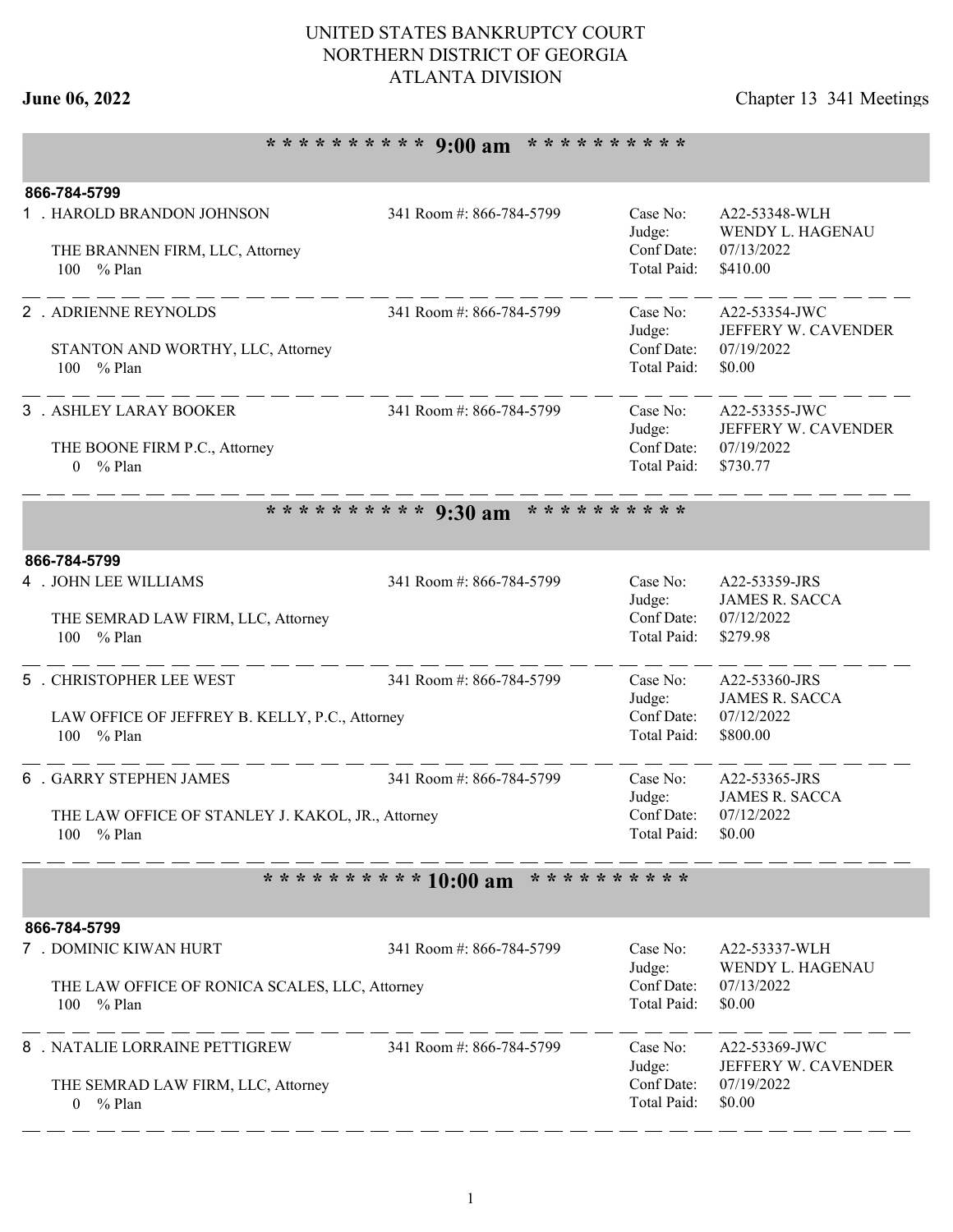### UNITED STATES BANKRUPTCY COURT NORTHERN DISTRICT OF GEORGIA ATLANTA DIVISION

# **June 06, 2022** Chapter 13 341 Meetings

| 9 . ALTA PHATENA SUTTON<br>KING & KING LAW LLC, Attorney<br>$%$ Plan<br>100                         | 341 Room #: 866-784-5799 | Case No:<br>Judge:<br>Conf Date:<br>Total Paid: | A22-53372-JWC<br>JEFFERY W. CAVENDER<br>07/19/2022<br>\$0.00     |
|-----------------------------------------------------------------------------------------------------|--------------------------|-------------------------------------------------|------------------------------------------------------------------|
|                                                                                                     | ********** 10:30 am      | * * * * * * * * * *                             |                                                                  |
| 866-784-5799                                                                                        |                          |                                                 |                                                                  |
| 10. NAHUM G MESSELE<br>DEBTOR PRO SE, Attorney<br>$0 \frac{9}{6}$ Plan                              | 341 Room #: 866-784-5799 | Case No:<br>Judge:<br>Conf Date:<br>Total Paid: | A22-53356-JWC<br>JEFFERY W. CAVENDER<br>07/19/2022<br>\$0.00     |
| 11. BRENDA DAWNE TELFORD<br>KING & KING LAW LLC, Attorney<br>$0 \frac{9}{6}$ Plan                   | 341 Room #: 866-784-5799 | Case No:<br>Judge:<br>Conf Date:<br>Total Paid: | A22-53377-JWC<br>JEFFERY W. CAVENDER<br>07/19/2022<br>\$0.00     |
| <b>12. JOMENIUS LAMAR WEBB</b><br>THE BANKRUPTCY LAW GROUP, LLC, Attorney<br>100 % Plan             | 341 Room #: 866-784-5799 | Case No:<br>Judge:<br>Conf Date:<br>Total Paid: | A22-53378-JWC<br>JEFFERY W. CAVENDER<br>07/19/2022<br>\$0.00     |
|                                                                                                     | ********** 11:00 am      | * * * * * * * * * *                             |                                                                  |
| 866-784-5799<br>13. ISLET GEDEON<br>THE BANKRUPTCY LAW GROUP, LLC, Attorney<br>100 % Plan           | 341 Room #: 866-784-5799 | Case No:<br>Judge:<br>Conf Date:<br>Total Paid: | A22-53381-WLH<br>WENDY L. HAGENAU<br>07/13/2022<br>\$0.00        |
| <b>14. MITCHELL RONDALE ROSE</b><br>CLARK & WASHINGTON, P.C., Attorney<br>% Plan<br>$\theta$        | 341 Room #: 866-784-5799 | Case No:<br>Judge:<br>Conf Date:<br>Total Paid: | A22-53386-JRS<br><b>JAMES R. SACCA</b><br>07/12/2022<br>\$0.00   |
| 15. MARGARET DIANNIE MASON<br>KING & KING LAW LLC, Attorney<br>100 % Plan                           | 341 Room #: 866-784-5799 | Case No:<br>Judge:<br>Conf Date:<br>Total Paid: | A22-53389-WLH<br>WENDY L. HAGENAU<br>07/13/2022<br>\$330.46      |
|                                                                                                     | ********** 11:30 am      | * * * * * * * * * *                             |                                                                  |
| 866-784-5799<br><b>16. SHARIE LYNETTE THOMAS</b><br>SAEDI LAW GROUP, LLC, Attorney<br>100<br>% Plan | 341 Room #: 866-784-5799 | Case No:<br>Judge:<br>Conf Date:<br>Total Paid: | A22-53394-JWC<br>JEFFERY W. CAVENDER<br>07/19/2022<br>\$1,536.00 |